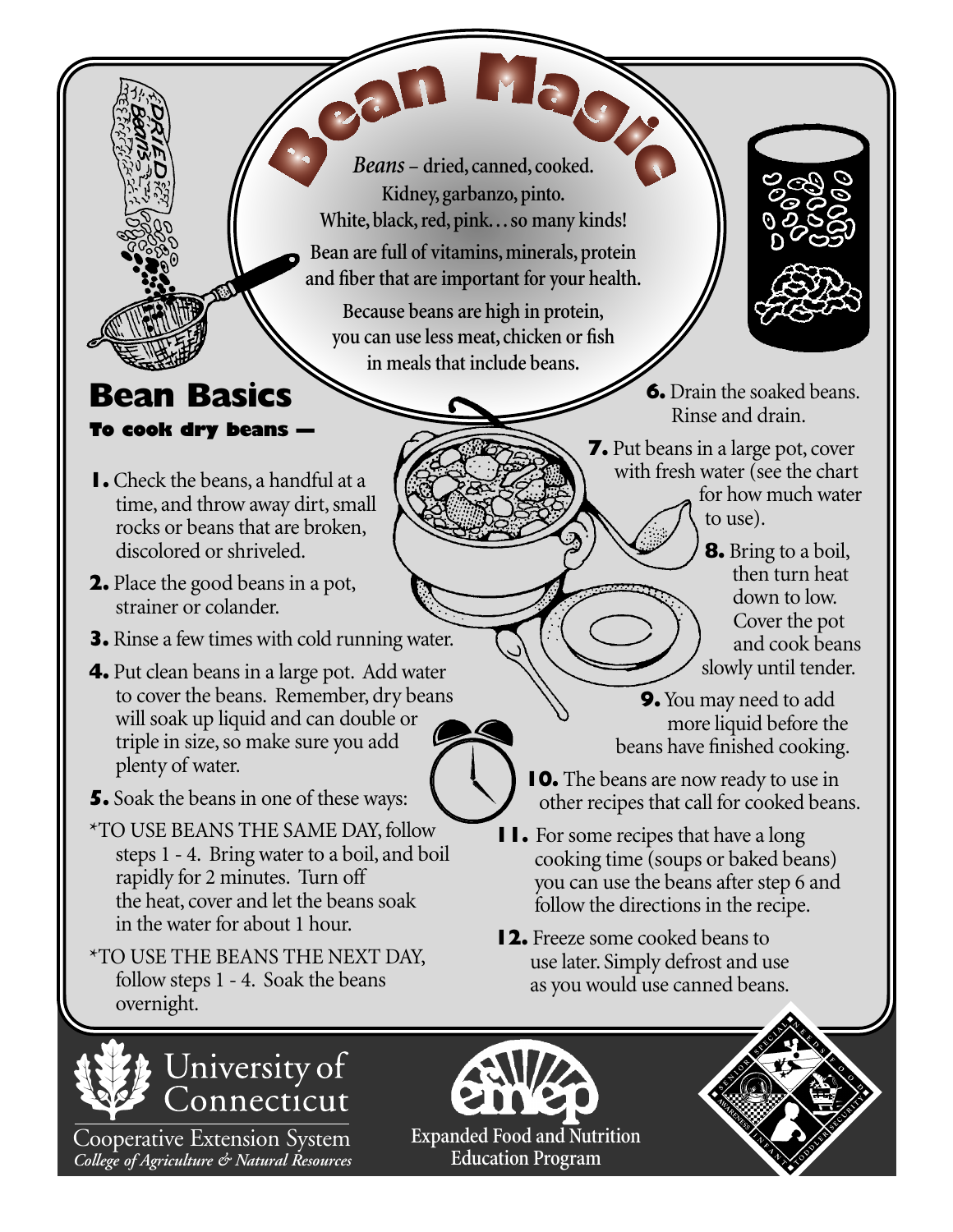| <b>Dry Beans - 1 cup</b><br>Makes about 3 cups of cooked beans. | Cook in how<br>much water?    | <b>Cooking time</b>  | different kinds of beans.<br>The beans are done                                                                                                                                                                                                      |
|-----------------------------------------------------------------|-------------------------------|----------------------|------------------------------------------------------------------------------------------------------------------------------------------------------------------------------------------------------------------------------------------------------|
| <b>Black beans</b>                                              | 3 cups                        | About 2 hours        | once they are tender<br>or soft.                                                                                                                                                                                                                     |
| Blackeyed peas, cowpeas                                         | $21/2$ cups                   | $1/2$ hour           | For each cup of dried<br>beans, use the amount<br>of water listed. The<br>cooking time stays the<br>same. For example, to<br>cook 2 cups of dried<br>kidney beans, place<br>clean and soaked beans<br>in 6 cups of water.<br>Cook for about 2 hours. |
| Great Northern beans                                            | $21/2$ cups                   | 1 to $1/1/2$ hours   |                                                                                                                                                                                                                                                      |
| Kidney beans                                                    | 3 cups                        | About 2 hours        |                                                                                                                                                                                                                                                      |
| Lentils                                                         | $21/2$ cups<br>(Do not soak.) | $1/2$ hour           |                                                                                                                                                                                                                                                      |
| Lima beans                                                      | $21/2$ cups                   | 45 minutes to 1 hour |                                                                                                                                                                                                                                                      |
| Navy or Pea beans                                               | 3 cups                        | $11/2$ to 2 hours    |                                                                                                                                                                                                                                                      |
| Pink or Pinto beans                                             | 3 cups                        | 2 hours              |                                                                                                                                                                                                                                                      |

# **Tips for Using Beans**

- ❖ When a recipe calls for beans, use canned or cooked dry beans.
- ❖ Canned beans usually should be drained and rinsed before you use them.
- **Command**
- ❖ Use beans in soups, salads, casseroles, stuffings, tacos or burritos, breads, with rice or pasta, with or without meat.

❖ Use plenty of beans when you make chili. Use leftover chili for fillings in Mexican recipes.

- ❖ For easy baked beans, combine 3 cups cooked beans with 1 or 2 chopped onions, 1/2 cup ketchup mixed with a 1/2 cup water, 3 Tablespoons molasses, and pieces of leftover cooked ham if you like. Bake in a covered baking dish for about 1 hour at 350˚F.
- ❖ Here are some ways to add beans to your favorite foods:
	- Add beans to a tossed salad, about 1/4 cup per person.
	- Add beans to spaghetti sauce, about 1/3 cup for each cup of sauce.



- ❖ Try this filling for Mexican food:
	- 1. Stir fry chopped onion and green pepper in a small amount of oil until soft.
	- 2. Add cooked or canned beans (about 1/3 cup per serving) and some of your favorite tomato salsa. Season with chili powder, garlic powder or cilantro.
	- 3. When beans are heated, mash then a little to make a thicker mixture.
	- 4. \* For tacos, fill taco shell with bean mixture. Top with shredded cheese, chopped lettuce and tomatoes, and more salsa if you like.
		- For burritos, warm the flour tortilla. Place about 1/3 cup filling on one side, top with shredded cheese, vegetables, sour cream – whatever you like. Roll up and serve with extra salsa.
		- \* For quesadillas, use a flour tortilla. Spread bean mixture on half of the tortilla. Top with favorite toppings and cheese. Fold the other half on top. Heat and serve.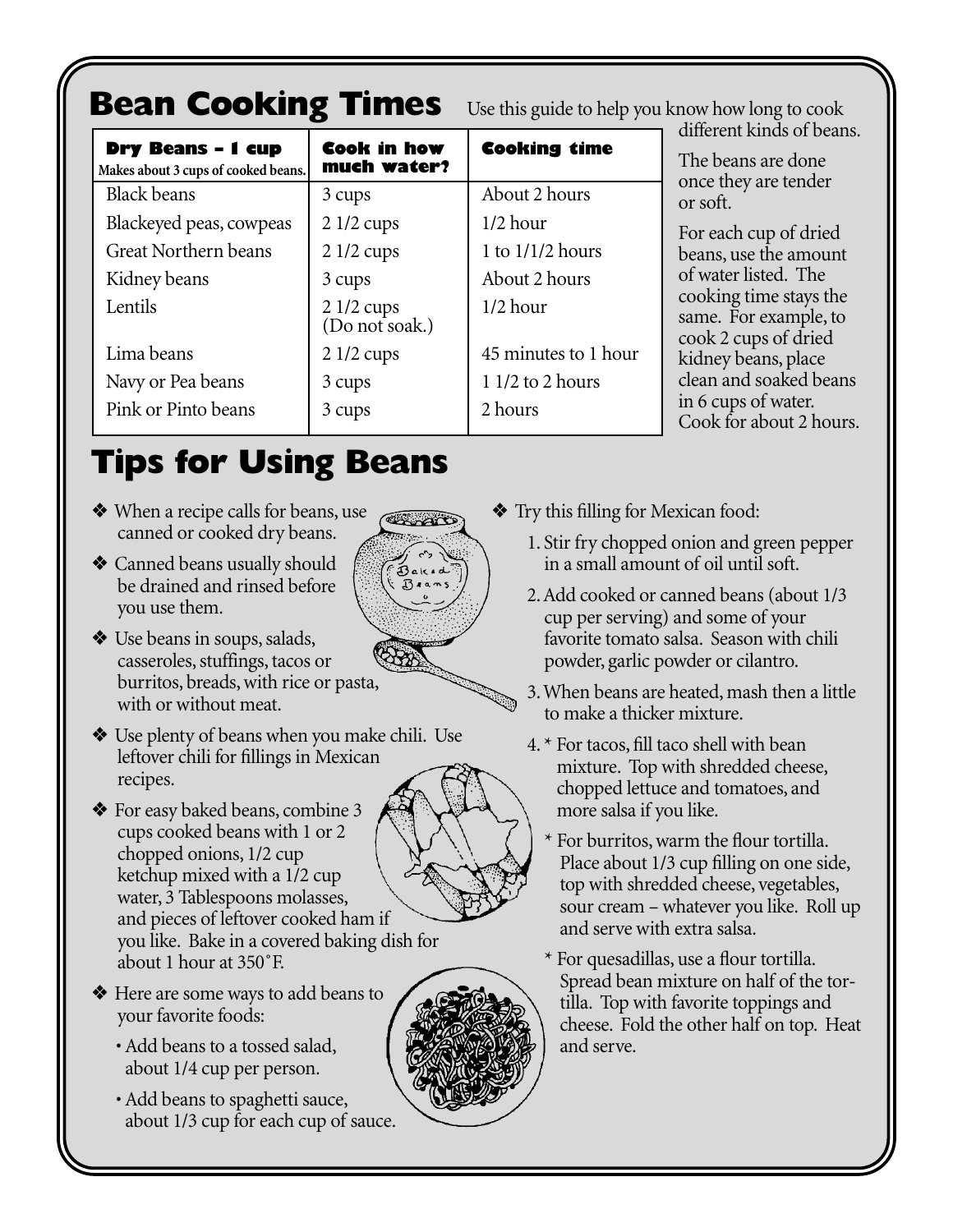### **Bean Soup**

*1 cup dry beans, soaked and drained 4 cups chicken broth*

*4 cups water*

*2 cups tomato sauce, tomato juice, or canned crushed tomatoes*

*1 or 2 onions, chopped*

*1 teaspoon dried oregano or basil 1/4 cup uncooked pasta (macaroni, shells,*

*ziti, bowties, penne, noodles, etc.)*





- 1. Place beans, broth, water, tomato sauce, juice or tomatoes, chopped onion, and herbs in a large pot.
- 2. Cover and cook on medium-low heat for 2 to 3 hours.
- 3. Add pasta and barley (optional). Cook until tender.

Makes 8 servings. Serve with crackers and cheese, tossed salad, milk to drink and canned fruit for dessert.

## **Bean and Vegetable Stir-fry**

*1 onion or green pepper 2 stalks celery*

*3 carrots*

*1 cup vegetables (fresh or frozen), chopped into bite-sized pieces*

*2 Tablespoons oil* 

*2 cups beans, cooked or canned* 

*1/2 teaspoon garlic powder*

*1/2 teaspoon ginger powder*

*1/4 cup soy sauce*

*1 small can tomato paste*

*1/2 cup water*



- 1. Peel and chop onion. Or wash, clean and chop green pepper.
- 2. Wash and chop celery. Wash, scrub or peel, and slice carrots.
- 3. Wash and cut up other vegetables if fresh. Place in a bowl to use later.
- 4. Heat oil in a large fry pan. Add onion or green pepper, celery and carrots. Cook over medium high heat for about 5 minutes.
- 5. Add 1 cup of prepared vegetables, stir and cook for 5 minutes. If you use frozen vegetables, add with the ingredients below.
- 6. Add beans, garlic powder, ginger, soy sauce, tomato paste and water.
- 7. Cook slowly for 10 to 15 minutes until heated through.
- Makes 6 servings. Serve over cooked rice or thin spaghetti.
- \* If you like, add pieces of leftover cooked chicken or other meat with the beans.